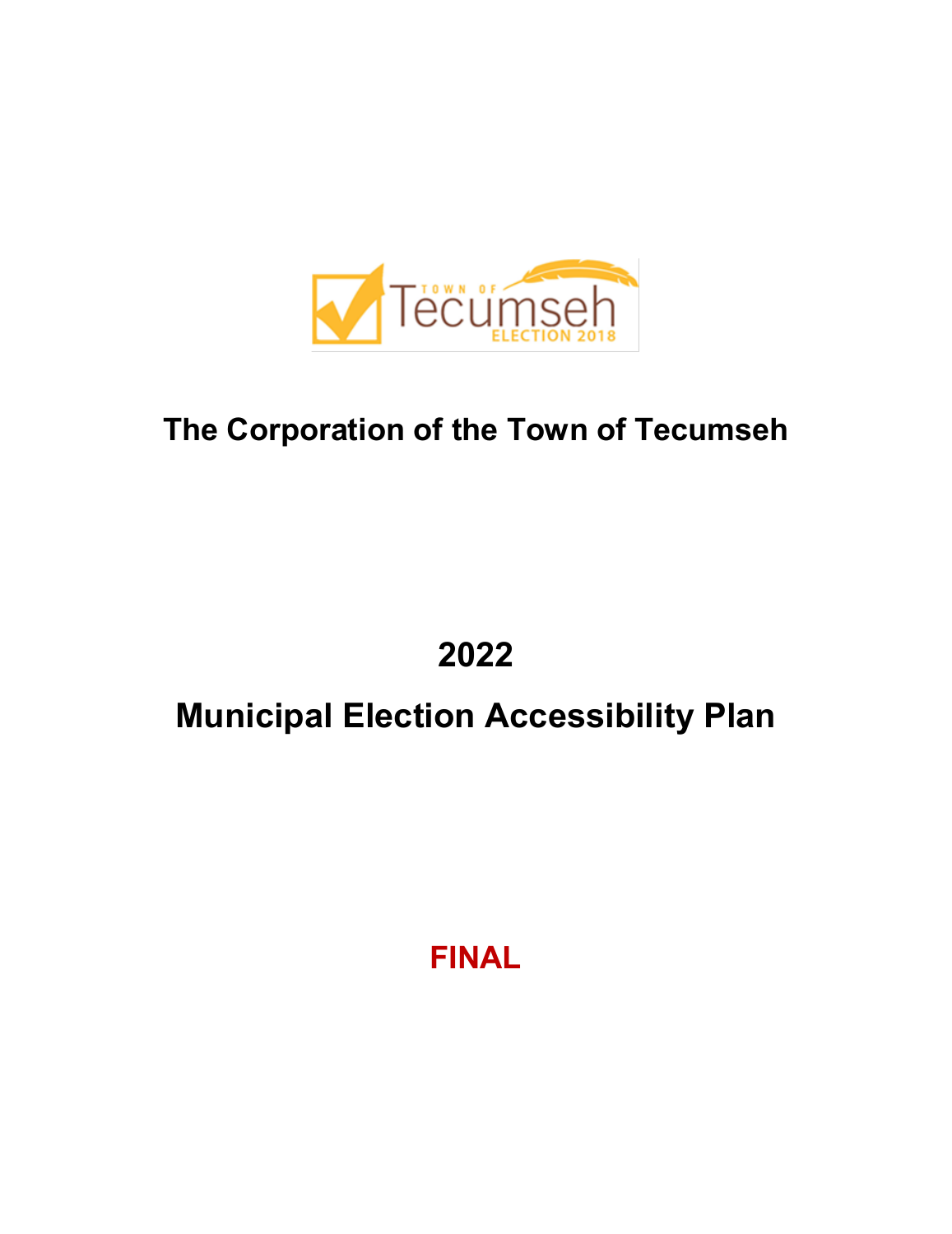| <b>Table of Contents</b> |     |                                                                     |  |  |  |
|--------------------------|-----|---------------------------------------------------------------------|--|--|--|
| 1                        |     |                                                                     |  |  |  |
| 2                        |     |                                                                     |  |  |  |
| 3                        |     |                                                                     |  |  |  |
| 4                        |     |                                                                     |  |  |  |
|                          | 4.1 |                                                                     |  |  |  |
|                          | 4.2 |                                                                     |  |  |  |
|                          | 4.3 |                                                                     |  |  |  |
|                          |     | Tecumseh Town Hall - 917 Lesperance Road, Tecumseh, ON 5<br>4.3.1   |  |  |  |
|                          |     | 4.3.2 Voter Help Centre - Maidstone Recreation Centre, 10720 County |  |  |  |
|                          | 4.4 |                                                                     |  |  |  |
| 5                        |     |                                                                     |  |  |  |
|                          | 5.1 |                                                                     |  |  |  |
|                          | 5.2 |                                                                     |  |  |  |
|                          | 5.3 |                                                                     |  |  |  |
| 6                        |     |                                                                     |  |  |  |
|                          | 6.1 |                                                                     |  |  |  |
|                          | 6.2 |                                                                     |  |  |  |
|                          | 6.3 |                                                                     |  |  |  |
| $\overline{7}$           |     |                                                                     |  |  |  |
|                          | 7.1 |                                                                     |  |  |  |
|                          |     | 7.1.1                                                               |  |  |  |
|                          |     |                                                                     |  |  |  |
|                          | 7.2 |                                                                     |  |  |  |
| 8                        |     |                                                                     |  |  |  |
| 9                        |     |                                                                     |  |  |  |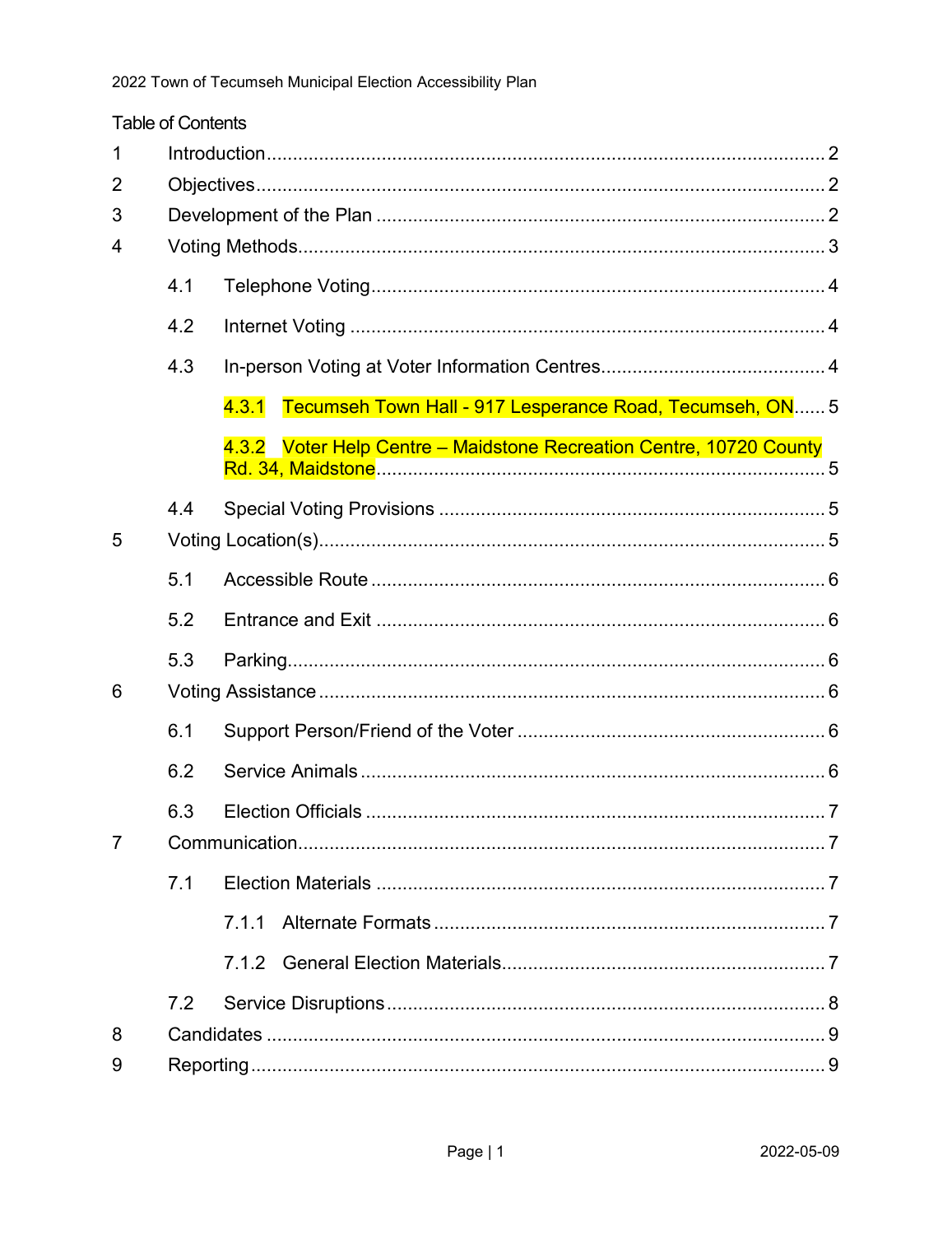# <span id="page-2-0"></span>**1 Introduction**

This plan will address the specific accessibility requirements in relation to the 2022 Municipal and School Board Election in the Town of Tecumseh (Town).

The Town has made great efforts in promoting a barrier free community. In an effort to ensure that the 2022 Municipal Election is consistent with the core principles of the *Accessibility for Ontarians with Disabilities Act, 2005*, this planning document was developed in advance of the election in order to identify measures to be taken and reported to Council following the election.

# <span id="page-2-1"></span>**2 Objectives**

This plan is intended to highlight measures that the Town will be implementing to ensure equal opportunity for all electors and candidates. These objectives include:

- That persons with disabilities are able to independently cast their vote and verify their selection.
- That persons with disabilities have full and equal access to all information on where and when to vote and on eligible candidates.
- That persons with disabilities can fully participate in the Municipal and School Board Election as an elector, candidate, or election official.
- That efforts are made to ensure that electors with disabilities are aware of the accessibility measures available via channels such as the local media, the Town website and social media.
- That all Voter Information Centres (if setup and required) are accessible.

# <span id="page-2-2"></span>**3 Development of the Plan**

This Plan is a "living" document which will be improved and updated as best practices are identified and new opportunities for improvement arise. In order to develop the plan below, several steps were taken in order to ensure that the statutory requirements were met and a feasible implementation plan was in place. During the development of the 2022 Municipal Election Accessibility Plan, the following steps shall be implemented:

• Review and analysis of documents, policies and other supporting materials from AMCTO, neighboring municipalities, the Ministry of Municipal Affairs and Housing, technology suppliers and other various stakeholder groups.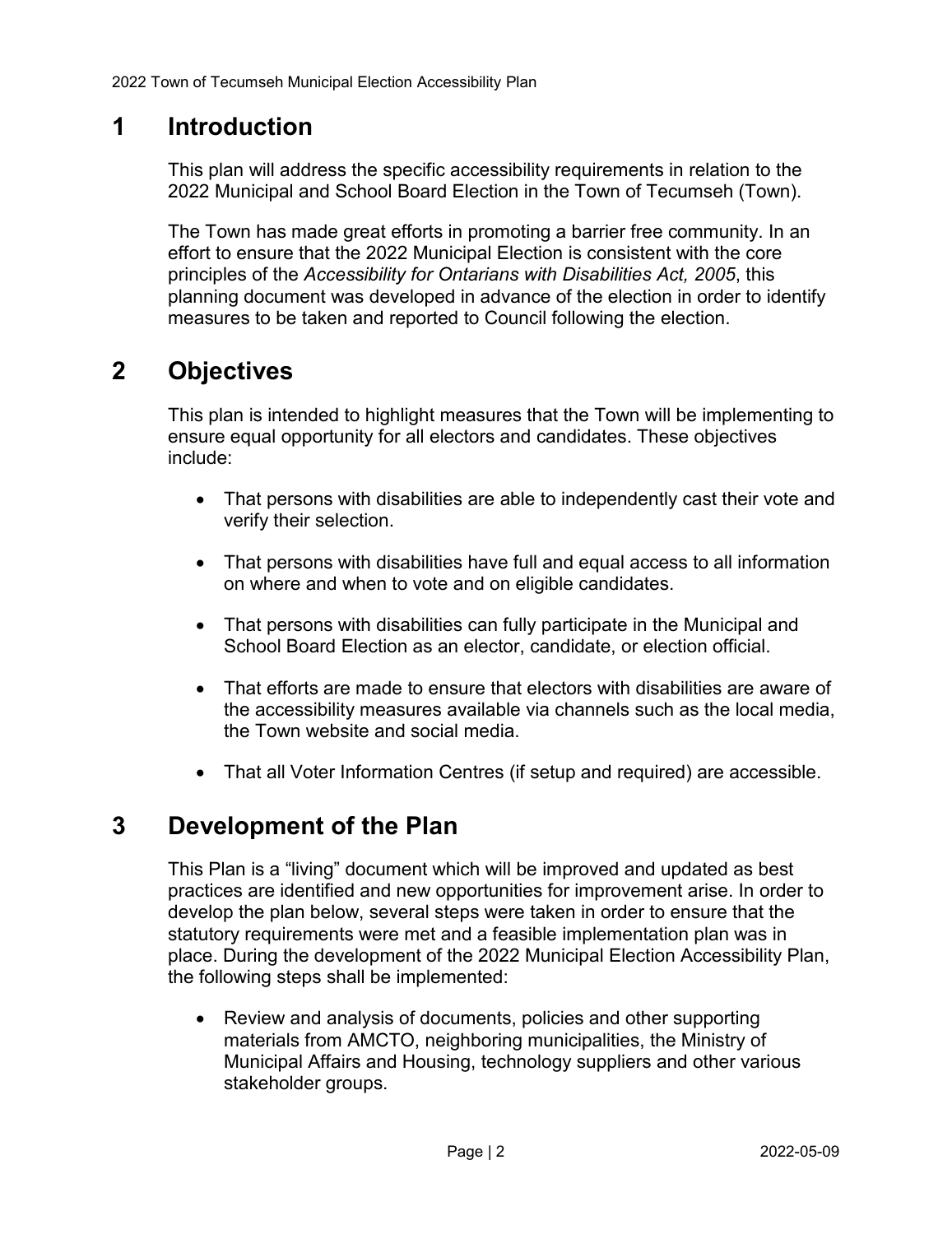• Establish staff training standards and practices directly related to the Election to ensure that people with disabilities are able to vote in a positive customer service environment, and ensure that all Election Officials recognize that a voter's needs shall be accommodated.

# <span id="page-3-0"></span>**4 Voting Methods**

The 2022 Town of Tecumseh Municipal and School Board Election will be working with Scytl Canada Inc. (Scytl) to provide Internet and Telephone Voting services to eligible voters. This includes the convenience and independence of voting from anywhere via telephone, internet or in-person at Voter Information Centres during the October 14 – 24, 2022 voting period.

Everyday tools like computers, tablets, telephones, cell phones, and other aids can present accessible opportunities for persons with disabilities to accomplish more, while being consistent with the principles of independence, dignity, integration and equal opportunity.

The Scytl internet and telephone voting systems provide voters with the capability to vote from the comfort of their own home. Voting from home facilitates the voting process for persons with disabilities who may have mobility restrictions, visual impairment, and/or have a difficult time with transportation. Additionally, persons who have assistive devices set up in their homes can now use them to assist with casting a ballot privately and independently.

By allowing persons with disabilities to vote from any location and from a selection of methods, there is an increase in the capability for the voter to vote without any assistance. This provides persons with disabilities the same independence and privacy in participating in the election as other voters. If persons with disabilities do require assistance in the voting process, trained Election Officials will be present in-person at the Voter Information Centres offered, throughout the voting period.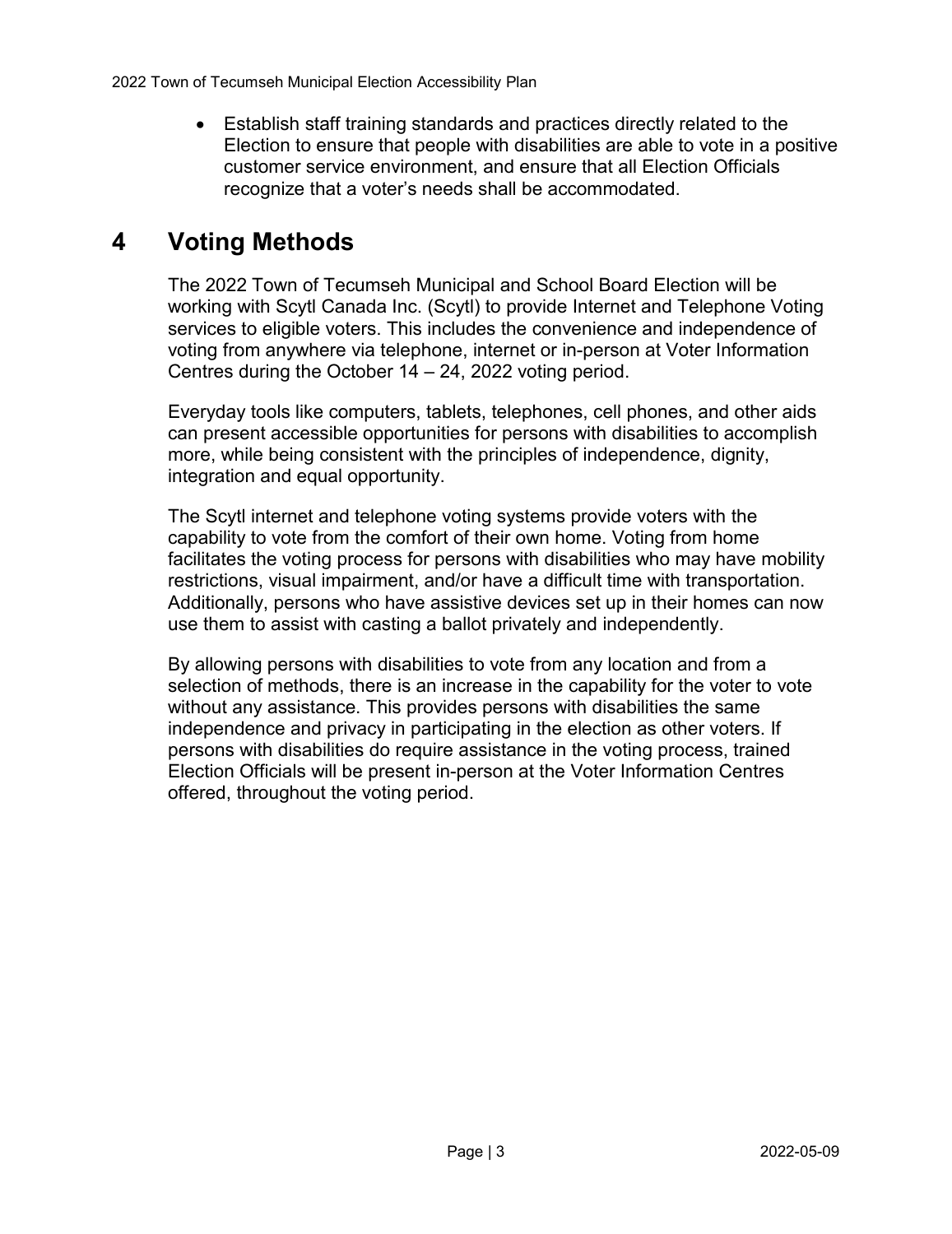### <span id="page-4-0"></span>**4.1 Telephone Voting**

Eligible voters may vote using a touch-tone telephone, and the toll-free telephone number, date of birth, and PIN number contained in their Voter Information Letter to access an audio ballot. Communication barriers can make it difficult for people to receive or convey information. Barriers may be identified as low volume, use of language that is not clear or plain, and confusing or unorganized menu options.

The Scytl telephone voting application provides the following:

- Service on all types of touch tone phones and wireless devices.
- Clear, plain language.
- Menu options that are easy to follow, advising when to select options and provision of confirmation of the voter's selections.
- Standard volume is used to allow for adjustment dependent of the telephone or device being utilized.

#### <span id="page-4-1"></span>**4.2 Internet Voting**

Eligible voters may vote online, using a smart phone, tablet device, computer and any accompanying assistive devices or software, along with their date of birth and PIN and qualifying information, to access the internet address provided in their Voter Instruction Letter.

The Scytl has been created to meet the Web Content Accessibility Guidelines (WCAG-2 Level AA), so that persons with disabilities can perceive, understand, navigate and interact with the online voting system. It is compliant with the guidelines of the World Wide Web Consortium website principles, which include organization, functionality and readability of information provided, as well as alternative ways of representing information, such as with audio.

#### <span id="page-4-2"></span>**4.3 In-person Voting at Voter Information Centres**

For those individuals without means to access voting via telephone or internet, or who require the assistance of a trained Election Official, Voter Information Centres will be open to provide in-person telephone and/or internet voting opportunities via a laptop or iPad.

Access to the Voter Information Centres interior and voting areas shall be level and slip-resistant. Any doormats or carpeting shall be level with the floor to prevent potential tripping hazards. The voting area shall be well-lit and seating shall be available. Entrance corridors shall be clear of obstructions and tripping hazards and will allow sufficient space for use of a wheelchair or scooter.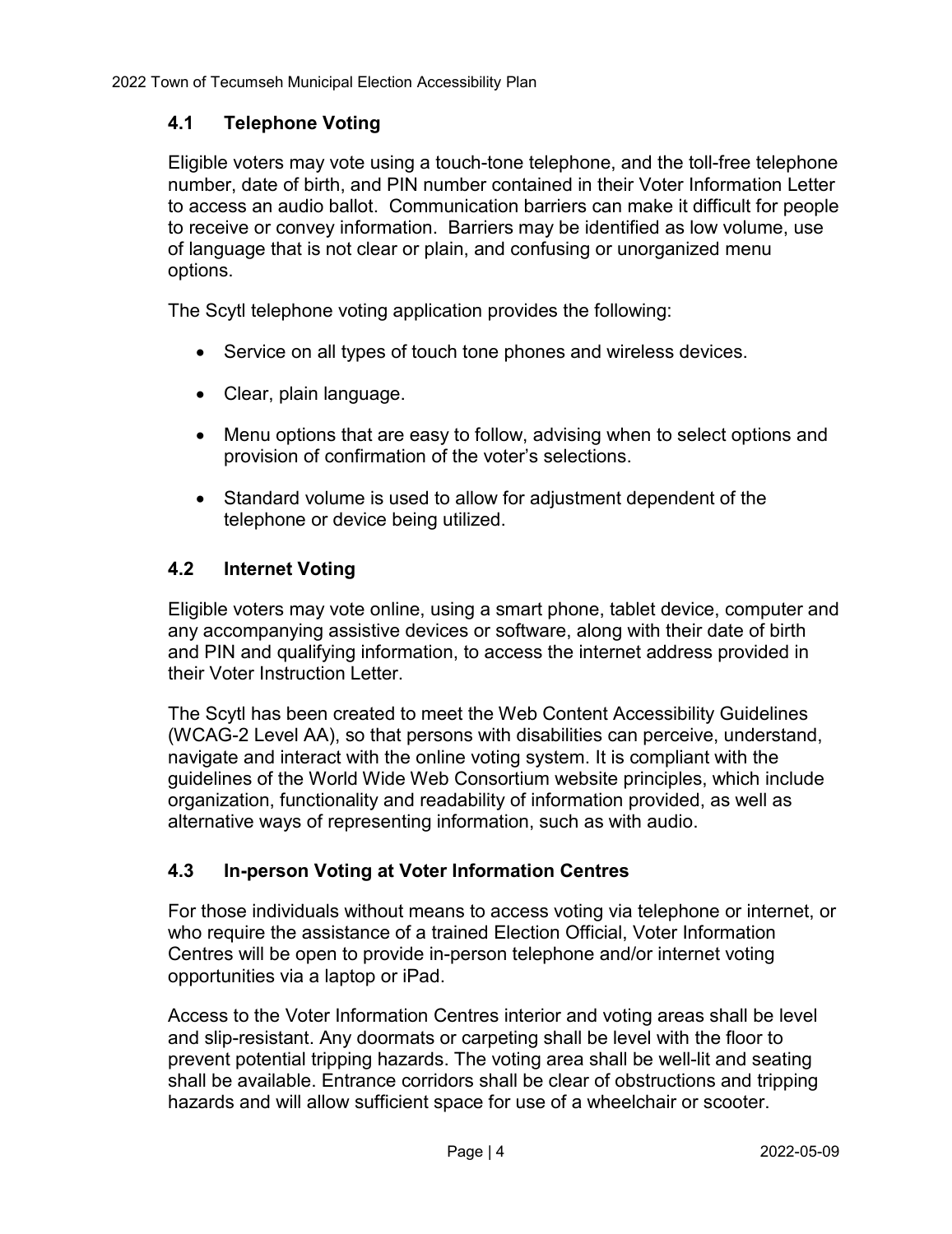An accessible voting area will be available at each Voter Information Centre. These areas shall be low in height and have a wide area to allow for individuals who use a wheelchair or scooter to vote independently and secretively.

<span id="page-5-0"></span>The Town will be operating the following Voter Information Centres during the Voting Period October 14 to 24, 2022:

### **4.3.1 Tecumseh Town Hall - 917 Lesperance Road, Tecumseh, ON**

Weekdays, starting Friday, October 14 to Friday, October 21, 2022 between 8:30 am and 6:00 pm

Saturday, October 22, 2022 from 10:00 am to 2:00 pm

Monday, October 24, 2022 from 8:30 am to 8:00 pm

#### <span id="page-5-1"></span>**4.3.2 Voter Help Centre – Maidstone Recreation Centre, 10720 County Rd. 34, Maidstone**

Saturday, October 15, 2022 from 10:00 am to 1:00 pm.

#### <span id="page-5-2"></span>**4.4 Special Voting Provisions**

Election staff shall visit sites including long-term care facilities and retirement homes, to set-up on-site voting kiosks, or bedside voting opportunities for residents as follows:

| <b>Retirement</b><br>Home/Institution      | Date                        | <b>Hours for Assistance</b> |
|--------------------------------------------|-----------------------------|-----------------------------|
| St. Clair Beach<br>Retirement<br>Community | Tuesday, October 18, 2022   | 10:00 am to 12:00 pm        |
| <b>Brouillette Manor</b>                   | Wednesday, October 19, 2022 | 10:00 am to 12:00 pm        |
| Extendicare<br>Tecumseh                    | Thursday, October 20, 2022  | 10:00 am to 12:00 pm        |

# <span id="page-5-3"></span>**5 Voting Location(s)**

An accessibility assessment of each physical Voter Information Centre will be conducted. The following considerations are taken into account when determining which location(s) will be used: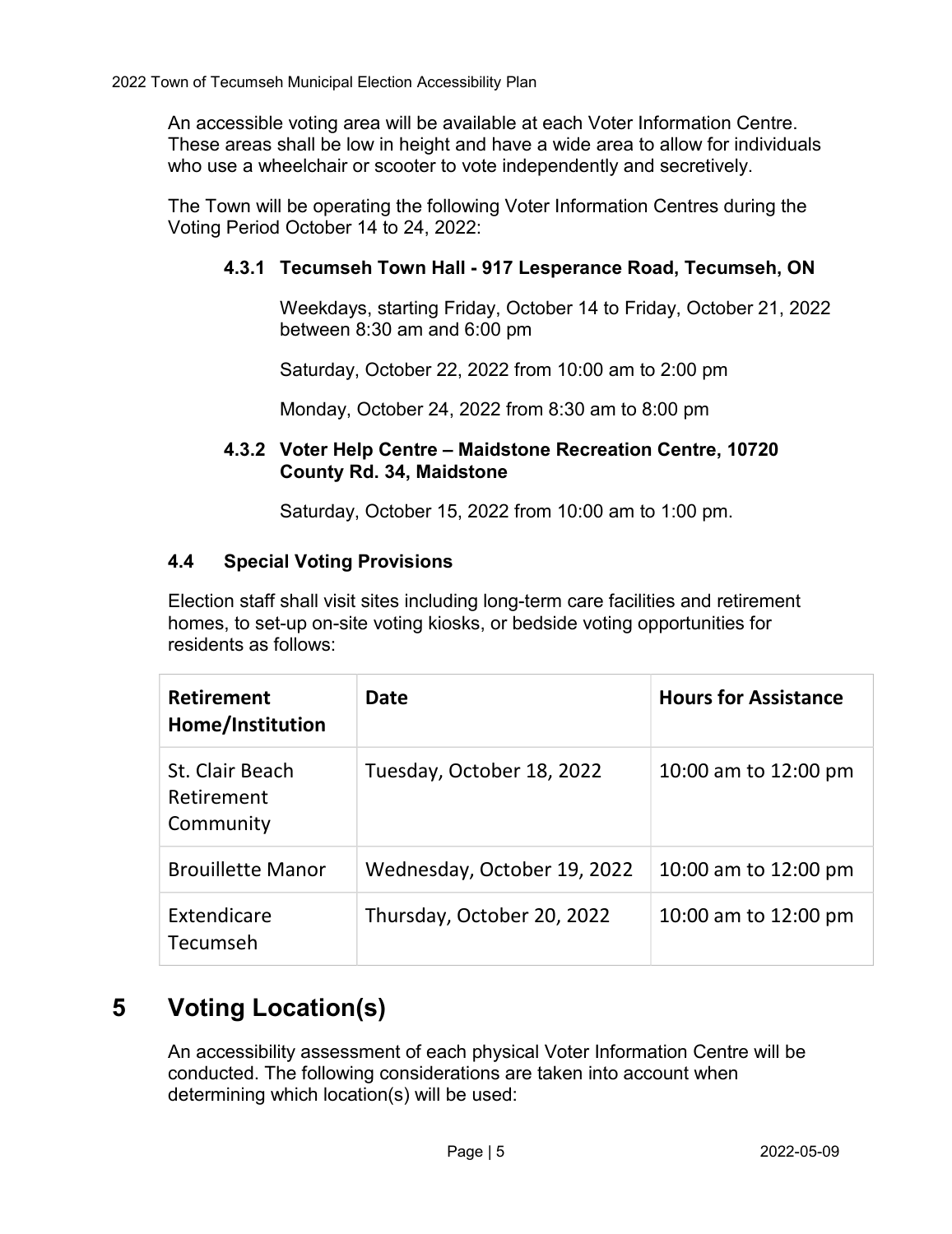### <span id="page-6-0"></span>**5.1 Accessible Route**

Proximity of the voting location to accessible public transit routes shall be considered in the selection of voting location(s). The name and/or address of the voting location shall be clearly visible. An easily navigable route will be marked for entry into the voting location and into the voting area within the location. The voting area shall be identified with clear and understandable signage. Seating areas shall be provided throughout the voting location for individuals needing a rest.

### <span id="page-6-1"></span>**5.2 Entrance and Exit**

The route to the entrance of the voting location shall be unobstructed and accessible. The route shall be wide enough to allow for an individual using a wheelchair, scooter, other assistive device, or service animal to travel safely. Doors into the voting location and voting area shall be accessible and easy to open or shall remain propped open for the duration of the voting location hours. Routine checks of entrance and exit routes will be made throughout the hours of operation.

### <span id="page-6-2"></span>**5.3 Parking**

Accessible parking shall be available at all voting locations. The designated parking space(s) shall be clearly marked with the International Symbol of Accessibility and will be on firm and level ground, close to the entrance of the voting location. By-law officers will monitor and enforce parking at voting locations throughout the day.

# <span id="page-6-4"></span><span id="page-6-3"></span>**6 Voting Assistance**

### **6.1 Support Person/Friend of the Voter**

Pursuant to the Town of Tecumseh Accessible Customer Service Policy, people with disabilities shall be permitted to be accompanied by a support person at any Voter Information Centre. A designated support person and/or 'Friend of the Voter' will be administered an oath of secrecy/confidentiality by an Election Official prior to providing any such assistance.

#### <span id="page-6-5"></span>**6.2 Service Animals**

Pursuant to the Town of Tecumseh Accessible Customer Service Policy, individuals requiring service animals are permitted to be accompanied by a service animal at all Voter Information Centres.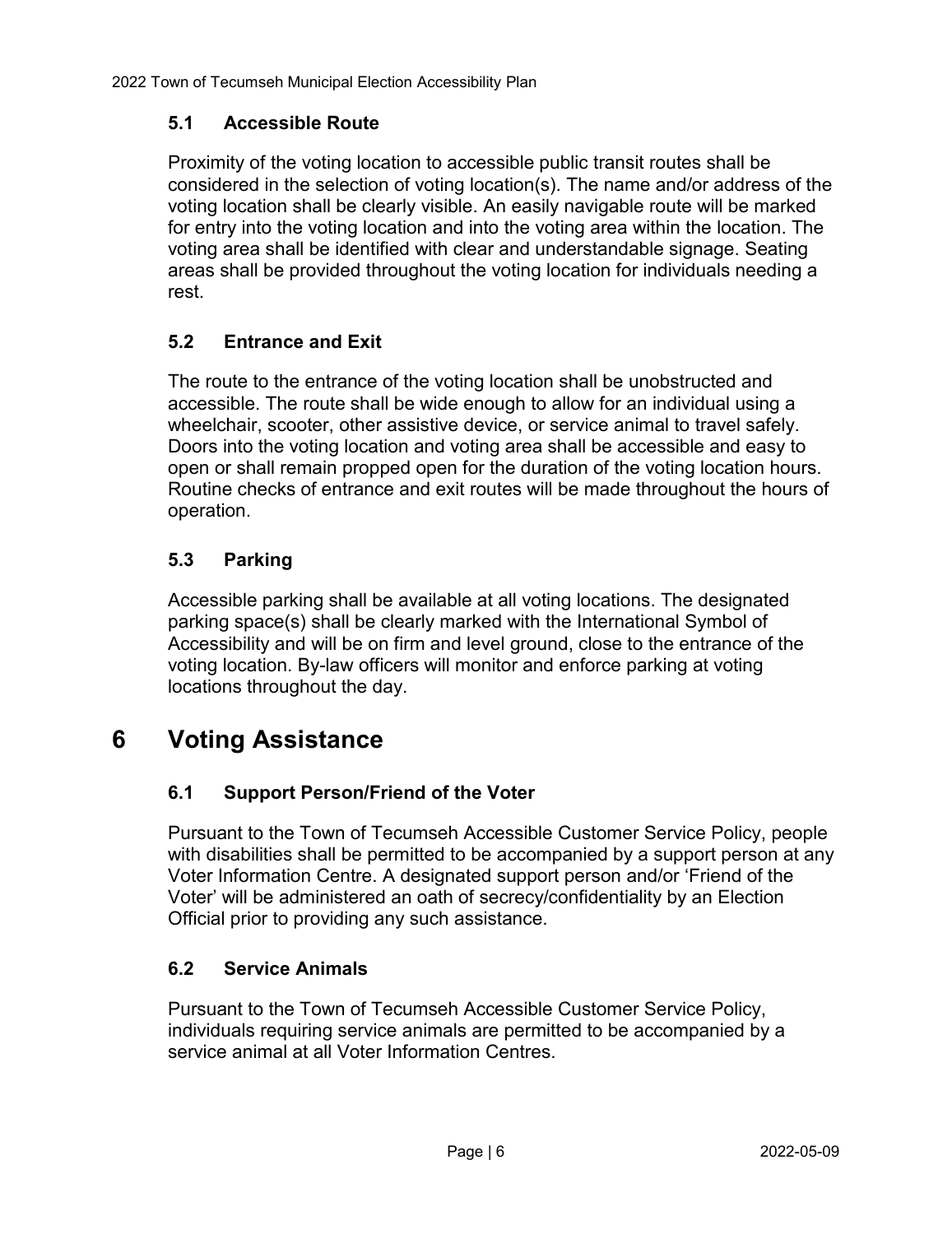### <span id="page-7-0"></span>**6.3 Election Officials**

At in-person Voter Information Centre locations, upon request, Election Officials are available to assist any voter who requires assistance in casting their vote online or by phone. All individuals working in the capacity of an Election Official are formally appointed as such and administered an oath of secrecy prior to voting day.

# <span id="page-7-1"></span>**7 Communication**

The 2022 Municipal Election Accessibility Plan will be made available at Town Hall, 917 Lesperance Road, Tecumseh, Ontario and by way of the Town web site [www.tecumseh.ca/elections/.](http://www.tecumseh.ca/elections/) Alternative formats will be made available upon request.

Information regarding the accessibility measures provided for the 2022 Municipal and School Board Elections shall be included in general election advertising as well as in the 2022 Nomination Packages for each office.

### <span id="page-7-2"></span>**7.1 Election Materials**

The Town is required, as per the Accessible Customer Service Standard, to provide a copy of a document to a person with a disability, or the information contained in the document, in a format that takes into account the person's disability.

### <span id="page-7-3"></span>**7.1.1 Alternate Formats**

Alternate formats are other ways of publishing information besides regular print. Some of these formats can be used by everyone while others are designed to address the specific needs of a user.

The Town and the person with a disability may agree upon the format to be used for the document or information.

In the event the information is not generated by the Town or is supplied by a third party, the Town will make every effort to obtain the information from the third party in an alternate format and/or will attempt to assist the Elector by providing assistive equipment.

### <span id="page-7-4"></span>**7.1.2 General Election Materials**

**Large Print** – Printed material generated by the Town will be provided in an Arial font, minimum 11 point, and can be made available in a font (print) size that is 16 to 20 points or larger.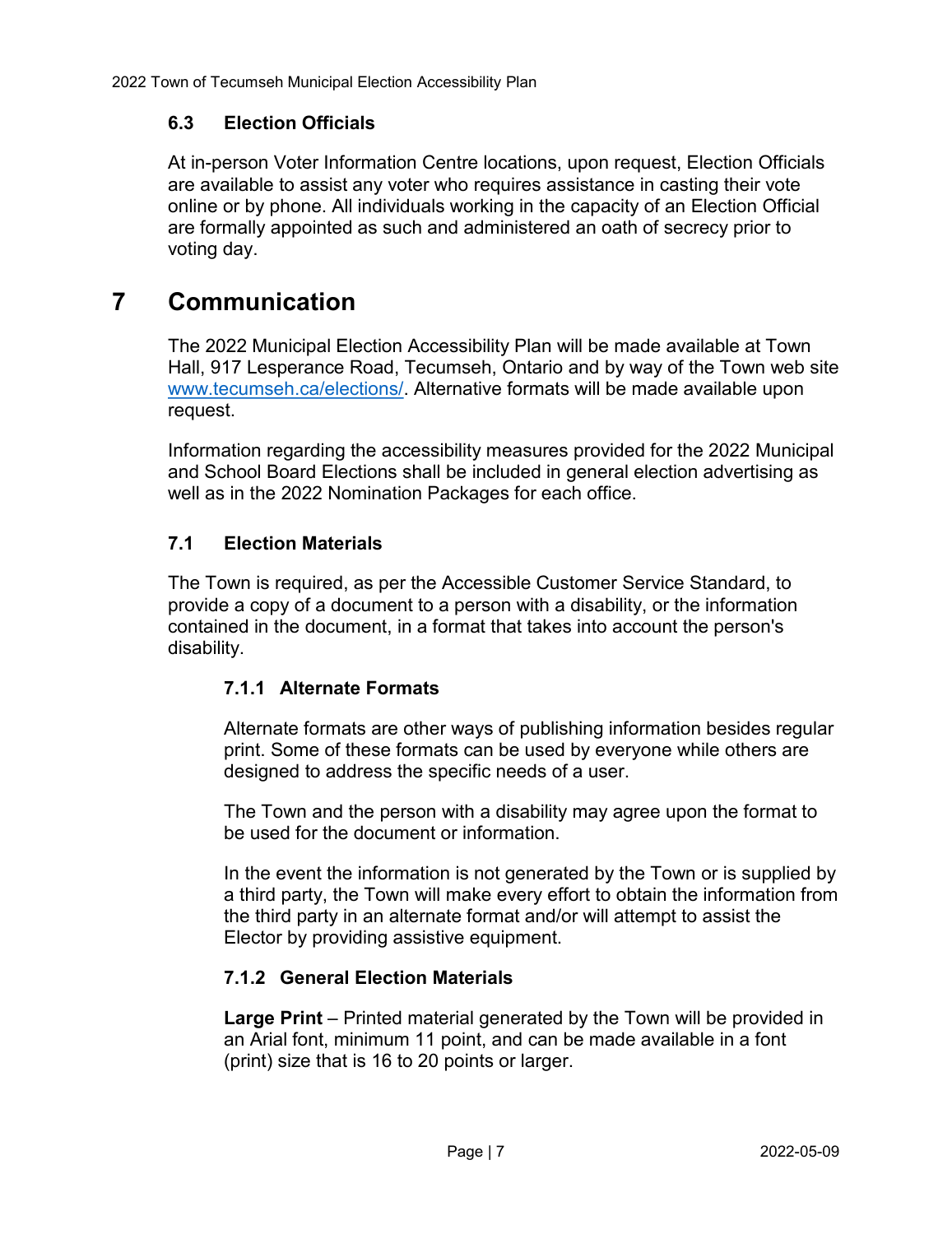**Website** – Information generated by the Town on the website in relation to the election will be compliant with WCAG 2.0 Level AA, and allow for assistive software to be utilized. In addition, website font can be adjusted within the browser's functionality to aid the user in reading the information.

**Video** – Promotional and educational videos created for the 2022 municipal election shall incorporate audio and captioning when available.

#### <span id="page-8-0"></span>**7.2 Service Disruptions**

From time to time and/or for unforeseen circumstances beyond the Town's control, temporary service disruptions may be experienced. In the event of a temporary accessible service disruption, Election Officials will commit to making reasonable efforts to ensure that services are reinstated as quickly as possible and that alternative services are provided where feasible.

In these instances of service disruptions, the Town shall provide reasonable notice in the event of a planned or unexpected disruption in the facilities or services usually used by persons with disabilities.

Notice of these temporary disruptions shall be provided in a conspicuous place and manner at the respective Voter Information Centres and information shall also be posted on the Town website. This notice shall include information about the reason for the disruption, its anticipated duration, and a description of alternative facilities or services, if available.

Accessible services in relation to this plan include Voter Information Centres, election materials and/or voting provisions for Electors with disabilities at the voting place.

In the event of disruptions to service or unforeseen circumstances that affect the accessibility of voting places during the advance vote or on Election Day, notices of disruption will be posted in real time on the Town website and election website.